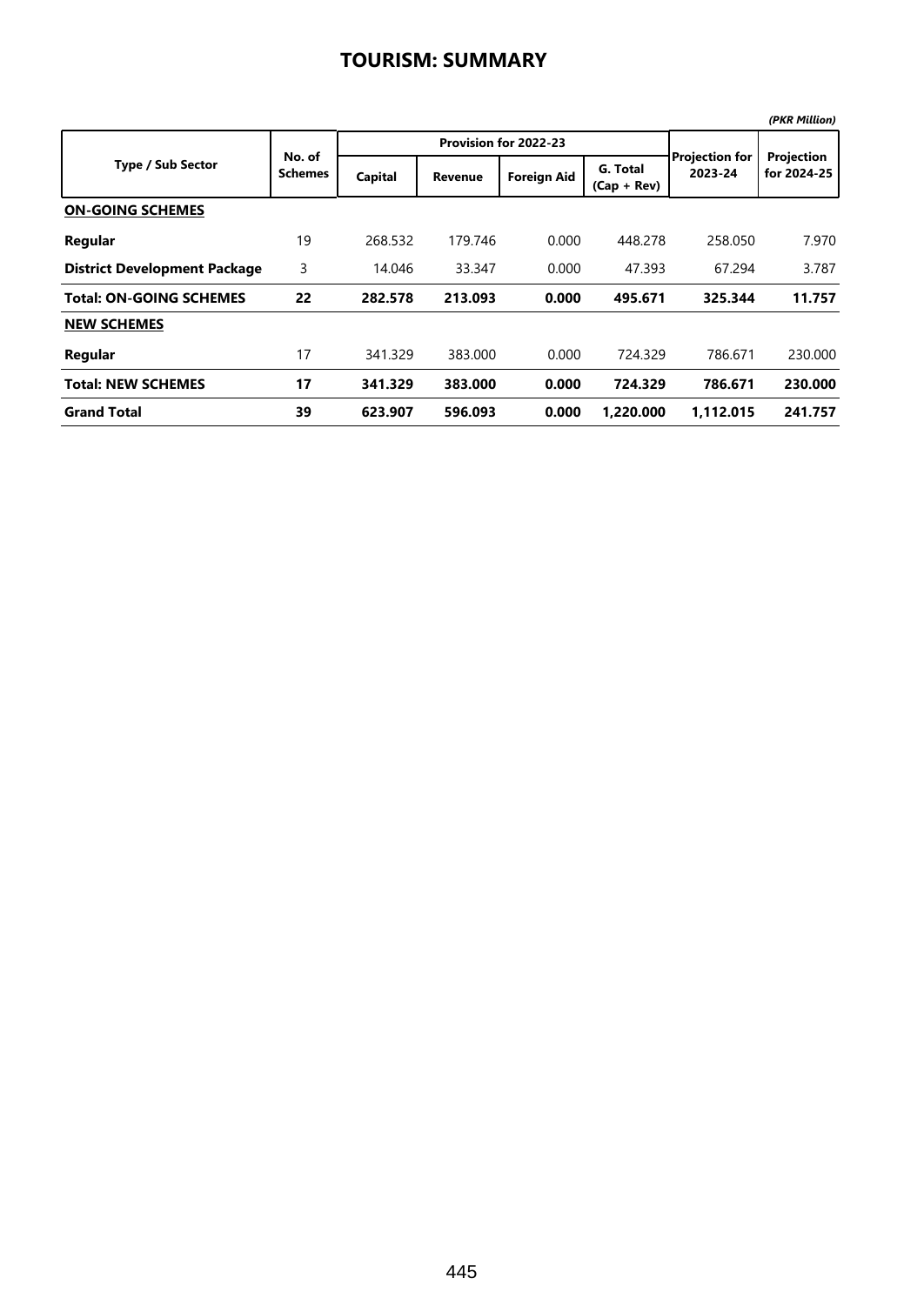**(PKR Million)**

|              |                                                                                                                                                                                                                                        |           | Accum.                  | Provision for 2022-23 |        |                               | <b>MTDF Projections</b> | (PKR Million)<br>Throw fwd |                             |
|--------------|----------------------------------------------------------------------------------------------------------------------------------------------------------------------------------------------------------------------------------------|-----------|-------------------------|-----------------------|--------|-------------------------------|-------------------------|----------------------------|-----------------------------|
| GS<br>No     | <b>Scheme Information</b><br>Scheme ID / Approval Date / Location                                                                                                                                                                      | Est. Cost | Exp.<br><b>June, 22</b> | Cap.                  | Rev.   | <b>G.Total</b><br>(Cap.+Rev.) | 2023-24                 | 2024-25                    | Beyond<br><b>June, 2025</b> |
| $\mathbf{1}$ | $\overline{\mathbf{2}}$                                                                                                                                                                                                                | 3         | $\boldsymbol{4}$        | 5                     | 6      | 7                             | 8                       | 9                          | 10                          |
| Regular      | <b>ON-GOING SCHEMES</b>                                                                                                                                                                                                                |           |                         |                       |        |                               |                         |                            |                             |
| 4582         | Development of Bansara Gali Surface<br>Parking into Eco friendly Entertainment<br>Park<br>01291601949 / 15-07-2016 / Rawalpindi                                                                                                        | 43.868    | 42.246                  | 1.622                 | 0.000  | 1.622                         | 0.000                   | 0.000                      | 0.000                       |
| 4583         | <b>Establishment of Thematic Food Court,</b><br>Arts & Craft Shops and Entertainment<br>Activity Like Zip Lining, Wall Climbing<br>etc and Walkways at Patriata Top<br><b>Station, Murree</b><br>01291901145 / 13-01-2020 / Rawalpindi | 63.573    | 15.000                  | 30.000                | 0.000  | 30,000                        | 18.573                  | 0.000                      | 0.000                       |
| 4584         | Land Acquisition for Development of<br>Tourism at Various Sites of North Punjab<br>(Attock, Kotli Sattian & Dhok Tallian etc)<br>01292100175 / 30-07-2021 / Rawalpindi                                                                 | 90.000    | 89.700                  | 0.000                 | 0.300  | 0.300                         | 0.000                   | 0.000                      | 0.000                       |
| 4585         | Development of Resort along with<br>Approach Road at Dharabi Lake<br>Chakwal<br>01271800344 / 29-01-2020 / Chakwal                                                                                                                     | 192.504   | 162.338                 | 11.810                | 18.356 | 30.166                        | 0.000                   | 0.000                      | 0.000                       |
| 4586         | <b>Construction of Multipurpose</b><br>Conference Hall / Auditorium and<br>Restaurant at Kallar Kahar District<br>Chakwal<br>01272102396 / 31-07-2021 / Chakwal                                                                        | 51.762    | 23.670                  | 24.107                | 3.985  | 28.092                        | 0.000                   | 0.000                      | 0.000                       |
| 4587         | <b>Establishment of Tilla Jogian - Rohtas</b><br><b>Fort Parkway</b><br>01281901178 / 29-05-2019 / Jhelum                                                                                                                              | 41.069    | 29.069                  | 12.000                | 0.000  | 12.000                        | 0.000                   | 0.000                      | 0.000                       |
| 4588         | <b>Establishment of Adventure Park and</b><br>Parkway Project at Soon Valley District<br><b>Khushab</b><br>01312100180 / 30-07-2021 / Khushab                                                                                          | 116.760   | 19.000                  | 35.000                | 5.000  | 40.000                        | 57.760                  | 0.000                      | 0.000                       |
| 4589         | Development of Tourism Facilities /<br>Infrastructure at Kala Bagh and<br>Daudkhel District Mianwali<br>01322100232 / 31-07-2021 / Mianwali                                                                                            | 18.114    | 11.878                  | 5.936                 | 0.300  | 6.236                         | 0.000                   | 0.000                      | 0.000                       |
| 4590         | Development Cultural Tourism Village<br>and Allied Facilities at Harbanspura<br>Lahore<br>01192100252 / 31-07-2021 / Lahore                                                                                                            | 47.502    | 20.000                  | 27.502                | 0.000  | 27.502                        | 0.000                   | 0.000                      | 0.000                       |
| 4591         | <b>Extension of Tourism Complex /ITHM</b><br>and provision of Missing Facilities,<br>Lahore<br>01192100336 / 30-07-2021 / Lahore                                                                                                       | 76.434    | 35.783                  | 38.576                | 2.075  | 40.651                        | 0.000                   | 0.000                      | 0.000                       |
|              | 4592 Capacity Strengthening of Planning<br><b>Wing of Tourism Department</b><br>01192100446 / 30-07-2021 / Lahore                                                                                                                      | 53.000    | 10.000                  | 0.000                 | 28.000 | 28.000                        | 15.000                  | 0.000                      | 0.000                       |
| 4593         | <b>Rehabilitation of Lahore Museum</b><br>Building for the Year 2021-22 for repair<br>& Development Works of Lahore<br><b>Museum Building"</b><br>01192154925 / 20-04-2022 / Lahore                                                    | 49.979    | 15.000                  | 34.979                | 0.000  | 34.979                        | 0.000                   | 0.000                      | 0.000                       |
| 4594         | 05 Nos. Single Deck Convertible Buses<br>For Promotion of Tourism in D.G Khan,<br>Multan and Bahawalpur<br>01042100191 / 27-07-2021 / Dera Ghazi<br>Khan                                                                               | 120.003   | 104.000                 | 0.000                 | 16.003 | 16.003                        | 0.000                   | 0.000                      | 0.000                       |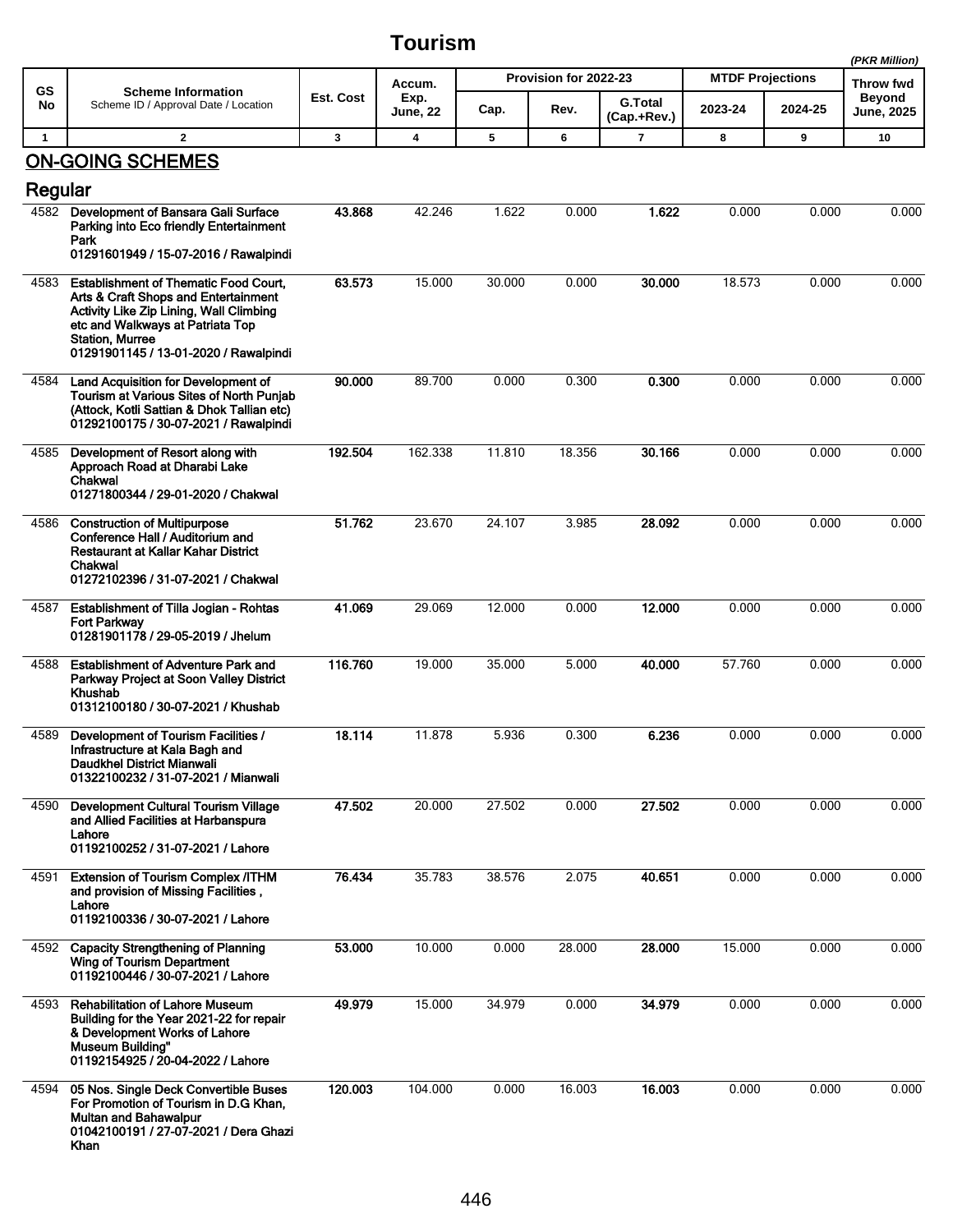|              |                                                                                                                                                                                                                                  |                                              |                         |         |                         |                               |         |         | (PKR Million)                      |  |
|--------------|----------------------------------------------------------------------------------------------------------------------------------------------------------------------------------------------------------------------------------|----------------------------------------------|-------------------------|---------|-------------------------|-------------------------------|---------|---------|------------------------------------|--|
| GS           | <b>Scheme Information</b><br>Scheme ID / Approval Date / Location                                                                                                                                                                | Provision for 2022-23<br>Accum.<br>Est. Cost |                         |         | <b>MTDF Projections</b> |                               |         |         |                                    |  |
| No           |                                                                                                                                                                                                                                  |                                              | Exp.<br>June, 22        | Cap.    | Rev.                    | <b>G.Total</b><br>(Cap.+Rev.) | 2023-24 | 2024-25 | <b>Beyond</b><br><b>June, 2025</b> |  |
| $\mathbf{1}$ | $\mathbf{2}$                                                                                                                                                                                                                     | $\mathbf{3}$                                 | $\overline{\mathbf{4}}$ | 5       | 6                       | $\overline{7}$                | 8       | 9       | 10                                 |  |
| 4595         | Improvement / Extension of TDCP<br>Cholistan Camping Village / Desert<br>Safari at Cholistan District Bahawalpur<br>01022105914 / 27-07-2021 /<br>Bahawalpur                                                                     | 66.097                                       | 34.620                  | 0.000   | 31.477                  | 31.477                        | 0.000   | 0.000   | 0.000                              |  |
| 4596         | <b>Renovation of Forts and Establishment</b><br>of Model Village in Cholistan<br>01022108040 / 31-07-2021 /<br><b>Bahawalpur</b>                                                                                                 | 188.782                                      | 2.495                   | 35.000  | 5.000                   | 40.000                        | 90.000  | 7.970   | 48.317                             |  |
| 4597         | <b>Establishment Parkway and Provision of</b><br>Water Sports at Rahim Yar Khan<br>01032102387 / 30-07-2021 / Rahim Yar<br>Khan                                                                                                  | 34.763                                       | 21.763                  | 12.000  | 1.000                   | 13.000                        | 0.000   | 0.000   | 0.000                              |  |
| 4598         | <b>Establishment of Punjab Tourism Squad</b><br>for facilitation and guidance of Tourists<br>in Punjab<br>01372100442 / 30-07-2021 / Punjab                                                                                      | 138,500                                      | 30.783                  | 0.000   | 40.000                  | 40.000                        | 67.717  | 0.000   | 0.000                              |  |
| 4599         | <b>Enhancement of Department of Tourist</b><br>Services (DTS) Through Establishment<br>of Regional Offices In Multan &<br>Rawalpindi<br>01382101807 / 30-07-2021 /<br>Multan, Rawalpindi                                         | 44.000                                       | 15.000                  | 0.000   | 20.000                  | 20.000                        | 9.000   | 0.000   | 0.000                              |  |
| 4600         | Zip Lining at Soon Valley Daud Khel<br>Changa Managa and Dhok Tallian etc.<br>01382054439 / 21-04-2021 /<br>Chakwal, Kasur, Khushab, Mianwali                                                                                    | 17.376                                       | 9.126                   | 0.000   | 8.250                   | 8.250                         | 0.000   | 0.000   | 0.000                              |  |
|              | <b>Total: Regular</b>                                                                                                                                                                                                            | 1,454.086                                    | 691.471                 | 268.532 | 179.746                 | 448.278                       | 258.050 | 7.970   | 48.317                             |  |
|              | <b>District Development Package</b>                                                                                                                                                                                              |                                              |                         |         |                         |                               |         |         |                                    |  |
| 4601         | Detail Feasibility Study for Installation of<br><b>Chairlift Project at Kotli Sattian District</b><br>Rawalpindi<br>01292103375 / 01-09-2021 / Rawalpindi                                                                        | 29.896                                       | 0.000                   | 0.000   | 29.896                  | 29.896                        | 0.000   | 0.000   | 0.000                              |  |
| 4602         | Development of Eco-Tourism and<br>Cultural Park at Taunsa Barrage, Tehsil<br>Kot Addu District Mazaffar Garh<br>01062100158 / 30-07-2021 /<br><b>Muzaffargarh</b>                                                                | 118.587                                      | 35.000                  | 12.506  | 0.000                   | 12.506                        | 67.294  | 3.787   | 0.000                              |  |
| 4603         | Desert Safari & Indus Water Sports and<br><b>Resort in District Layyah</b><br>01052106584 / 31-07-2021 / Layyah                                                                                                                  | 33.491                                       | 28.500                  | 1.540   | 3.451                   | 4.991                         | 0.000   | 0.000   | 0.000                              |  |
|              | <b>Total: District Development Package</b>                                                                                                                                                                                       | 181.974                                      | 63.500                  | 14.046  | 33.347                  | 47.393                        | 67.294  | 3.787   | 0.000                              |  |
|              | <b>Total: ON-GOING SCHEMES</b>                                                                                                                                                                                                   | 1,636.060                                    | 754.971                 | 282.578 | 213.093                 | 495.671                       | 325.344 | 11.757  | 48.317                             |  |
|              | <b>NEW SCHEMES</b>                                                                                                                                                                                                               |                                              |                         |         |                         |                               |         |         |                                    |  |
| Regular      |                                                                                                                                                                                                                                  |                                              |                         |         |                         |                               |         |         |                                    |  |
| 4604         | <b>Establishment of Eco-Friendly Tourism</b><br>Resort at Chewra Hill Top, Tehsil Kotli<br>Sattian District Rawalpindi<br>01292200788 / Un-Approved /<br>Rawalpindi                                                              | 120.000                                      | 0.000                   | 18.565  | 5.000                   | 23.565                        | 96.435  | 0.000   | 0.000                              |  |
| 4605         | Development of Tourists Facilitation and<br><b>Enforcement Centers in Murree and</b><br>Provision of Missing Facilities at Soft<br>Wheel Train Terminal at Kashmir Point<br>Murree.<br>01292200795 / Un-Approved /<br>Rawalpindi | 100.000                                      | 0.000                   | 30.000  | 20.000                  | 50,000                        | 50.000  | 0.000   | 0.000                              |  |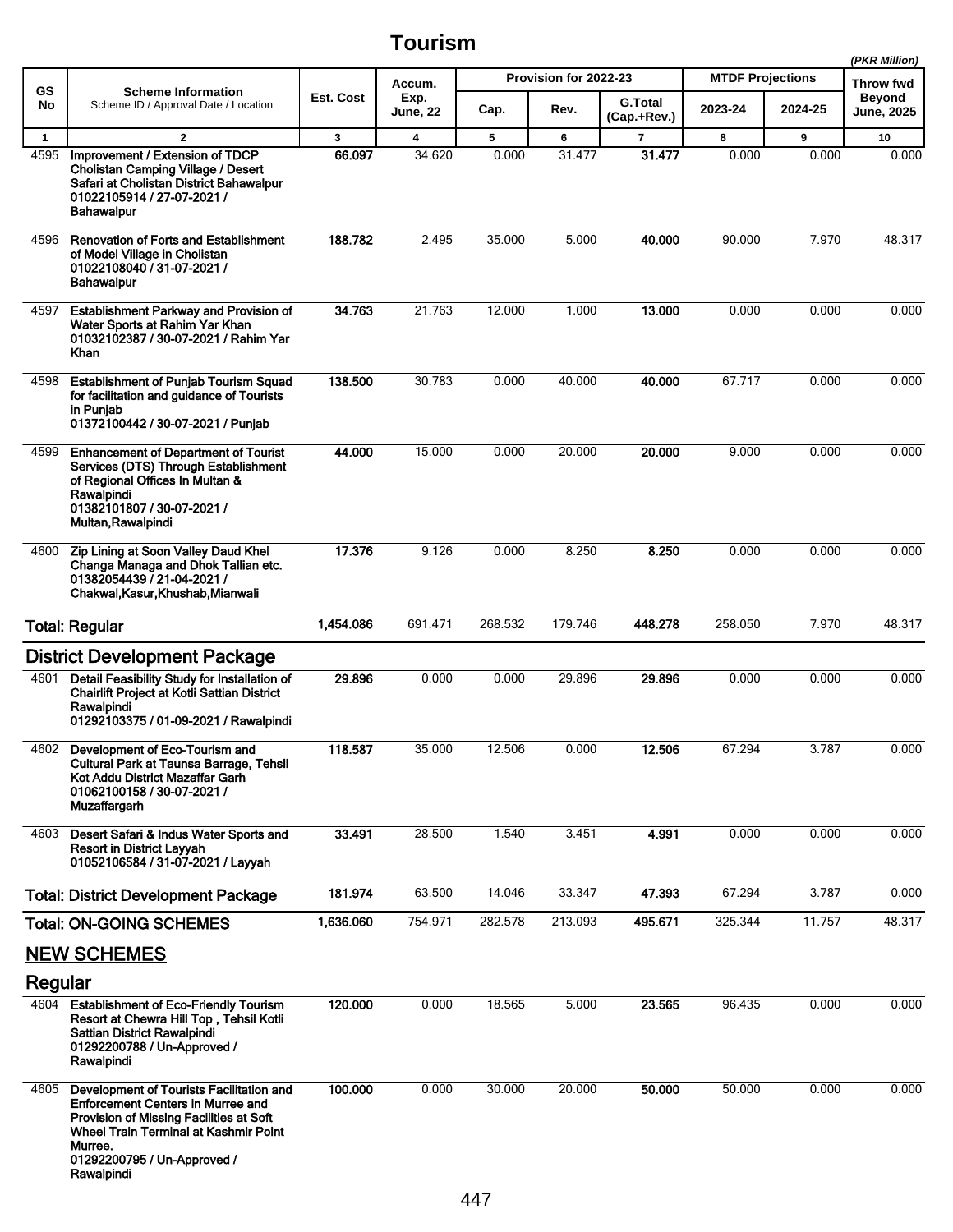|                      | <b>Scheme Information</b><br>Scheme ID / Approval Date / Location                                                                                                    |                        |                            |             |                               |                          |                                    | (PKR Million) |                                                 |
|----------------------|----------------------------------------------------------------------------------------------------------------------------------------------------------------------|------------------------|----------------------------|-------------|-------------------------------|--------------------------|------------------------------------|---------------|-------------------------------------------------|
| GS<br>No             |                                                                                                                                                                      | Est. Cost              | Accum.<br>Exp.<br>June, 22 | Cap.        | Provision for 2022-23<br>Rev. | <b>G.Total</b>           | <b>MTDF Projections</b><br>2023-24 | 2024-25       | Throw fwd<br><b>Beyond</b><br><b>June, 2025</b> |
|                      |                                                                                                                                                                      |                        |                            |             |                               | (Cap.+Rev.)              |                                    |               |                                                 |
| $\mathbf{1}$<br>4606 | $\overline{2}$<br><b>Rehabilitation of Road of TDCP Dharabi</b><br>Resort Length 3.7 KM.<br>01272201309 / Un-Approved / Chakwal                                      | $\mathbf{3}$<br>90.000 | 4<br>0.000                 | 5<br>50.000 | 6<br>0.000                    | $\overline{7}$<br>50.000 | 8<br>40.000                        | 9<br>0.000    | 10<br>0.000                                     |
| 4607                 | <b>Land Acquisition at Different Tourism</b><br>Potential Sites of Sargodha Division<br>01312201591 / Un-Approved / Khushab                                          | 70.000                 | 0.000                      | 0.000       | 60.000                        | 60.000                   | 10.000                             | 0.000         | 0.000                                           |
| 4608                 | <b>Development of Eco-Friendly Tourist</b><br>Resort with Allied Facilities s at Uchali<br><b>Lake Soon Valley</b><br>01312201785 / Un-Approved / Khushab            | 200.000                | 0.000                      | 16.764      | 1.000                         | 17.764                   | 182.236                            | 0.000         | 0.000                                           |
| 4609                 | <b>Construction of Office Building for</b><br><b>Tourism Department</b><br>01192200768 / Un-Approved / Lahore                                                        | 380.000                | 0.000                      | 50.000      | 0.000                         | 50.000                   | 100.000                            | 230.000       | 0.000                                           |
| 4610                 | <b>Capacity Strengthening of Department of</b><br><b>Tourist Services (DTS) Punjab</b><br>01192200923 / Un-Approved / Lahore                                         | 50.000                 | 0.000                      | 0.000       | 20.000                        | 20.000                   | 30.000                             | 0.000         | 0.000                                           |
| 4611                 | Renovation / Upgradation and Provision<br>of Missing Facilities at TDCP Tourist<br><b>Resort Jallo Lahore</b><br>01192202295 / Un-Approved / Lahore                  | 70.000                 | 0.000                      | 30.000      | 1.000                         | 31.000                   | 39.000                             | 0.000         | 0.000                                           |
| 4612                 | Development of Recreational / Aqua<br>Park at Changa Manga District Kasur<br>01182201592 / Un-Approved / Kasur                                                       | 70.000                 | 0.000                      | 30.000      | 5.000                         | 35.000                   | 35.000                             | 0.000         | 0.000                                           |
| 4613                 | <b>Construction of Tourist Facilitation</b><br>Centre at Harrapa, Sahiwal<br>01362201678 / Un-Approved / Sahiwal                                                     | 55.000                 | 0.000                      | 35.000      | 1.000                         | 36.000                   | 19.000                             | 0.000         | 0.000                                           |
| 4614                 | Feasibility Study for installation of<br>Chairlift and Cable Car System at Fort<br>Monroe District D.G Khan<br>01042200819 / Un-Approved / Dera<br>Ghazi Khan        | 60.000                 | 0.000                      | 0.000       | 60.000                        | 60.000                   | 0.000                              | 0.000         | 0.000                                           |
| 4615                 | Land Acquisition at Head Punjnad<br>District Bahawalpur-Muzafargarh<br>01022201587 / Un-Approved /<br><b>Bahawalpur</b>                                              | 70.000                 | 0.000                      | 0.000       | 70.000                        | 70.000                   | 0.000                              | 0.000         | 0.000                                           |
| 4616                 | Promotion of Punjab's Tourism, Culture<br>& Heritage through Marketing, Social<br>Media, and Event Management.<br>01372200911 / Un-Approved / Punjab                 | 100.000                | 0.000                      | 0.000       | 30.000                        | 30.000                   | 70.000                             | 0.000         | 0.000                                           |
| 4617                 | Provision of Electric Boats, Jet Skies<br>and Floating Jetties at Various Lakes of<br>Punjab<br>01372201590 / Un-Approved / Punjab                                   | 66.000                 | 0.000                      | 1.000       | 65.000                        | 66.000                   | 0.000                              | 0.000         | 0.000                                           |
| 4618                 | <b>Renovation of Government Rest Houses</b><br>and Provision of Missing Facilities at<br><b>TDCP's Resorts</b><br>01292000655 / Un-Approved /<br>Chakwal, Rawalpindi | 100.000                | 0.000                      | 30.000      | 20.000                        | 50.000                   | 50.000                             | 0.000         | 0.000                                           |
| 4619                 | Development Eco-Friendly Aqua Park<br>and Water Sports Tourist Resort at<br>Daudkhel Mianwali<br>01322200775 / Un-Approved /<br>Attock, Mianwali                     | 100.000                | 0.000                      | 30.000      | 5.000                         | 35.000                   | 65.000                             | 0.000         | 0.000                                           |
| 4620                 | Revival of Heritage Tourism and Journey<br>of Indus River Attock to Mianwali<br>01382202301 / Un-Approved /<br>Attock, Mianwali                                      | 40.000                 | 0.000                      | 20.000      | 20.000                        | 40.000                   | 0.000                              | 0.000         | 0.000                                           |
|                      | <b>Total: Regular</b>                                                                                                                                                | 1,741.000              | 0.000                      | 341.329     | 383.000                       | 724.329                  | 786.671                            | 230.000       | 0.000                                           |